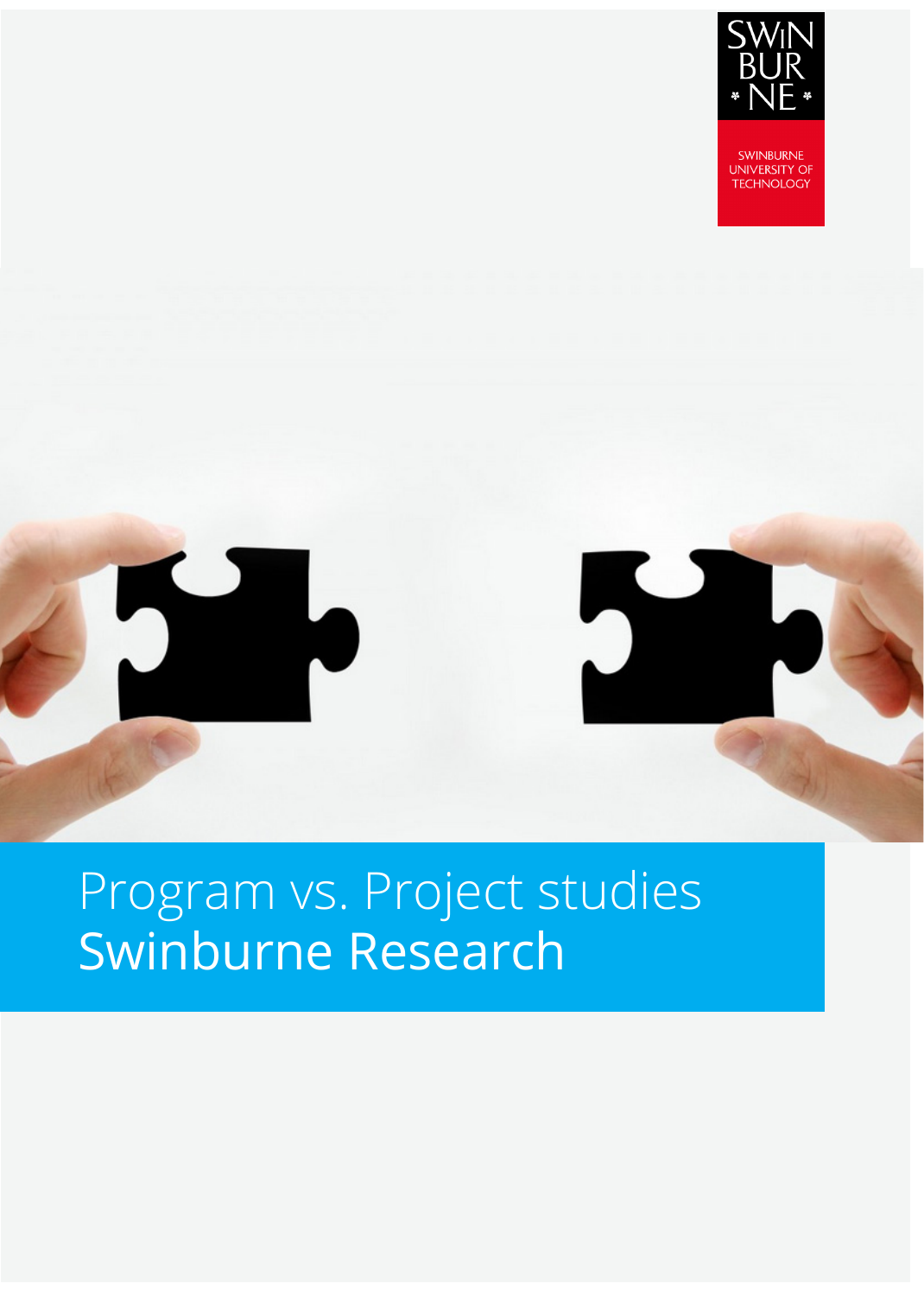# Program vs. Project Research Studies

Research projects sometimes form a component of a larger program. Whilst it is important to convey information regarding the larger program upon seeking ethics clearance, it is also important to make clear the distinction between the project and the program. This guide may assist in helping applicants avoid confusing ethics committees regarding the two.

#### Programs vs. Projects

Programs are usually large, complex, multi-phase, and multi-team, and sometimes multi-location. They potentially, although not always, involve significant risk.

Projects, on the other hand, are straightforward and usually very simple. They generally only involve a single team and are almost always very low risk. They are often evaluations of programs or some of its components.

See below a Venn diagram illustrating the distinction between programs and projects:



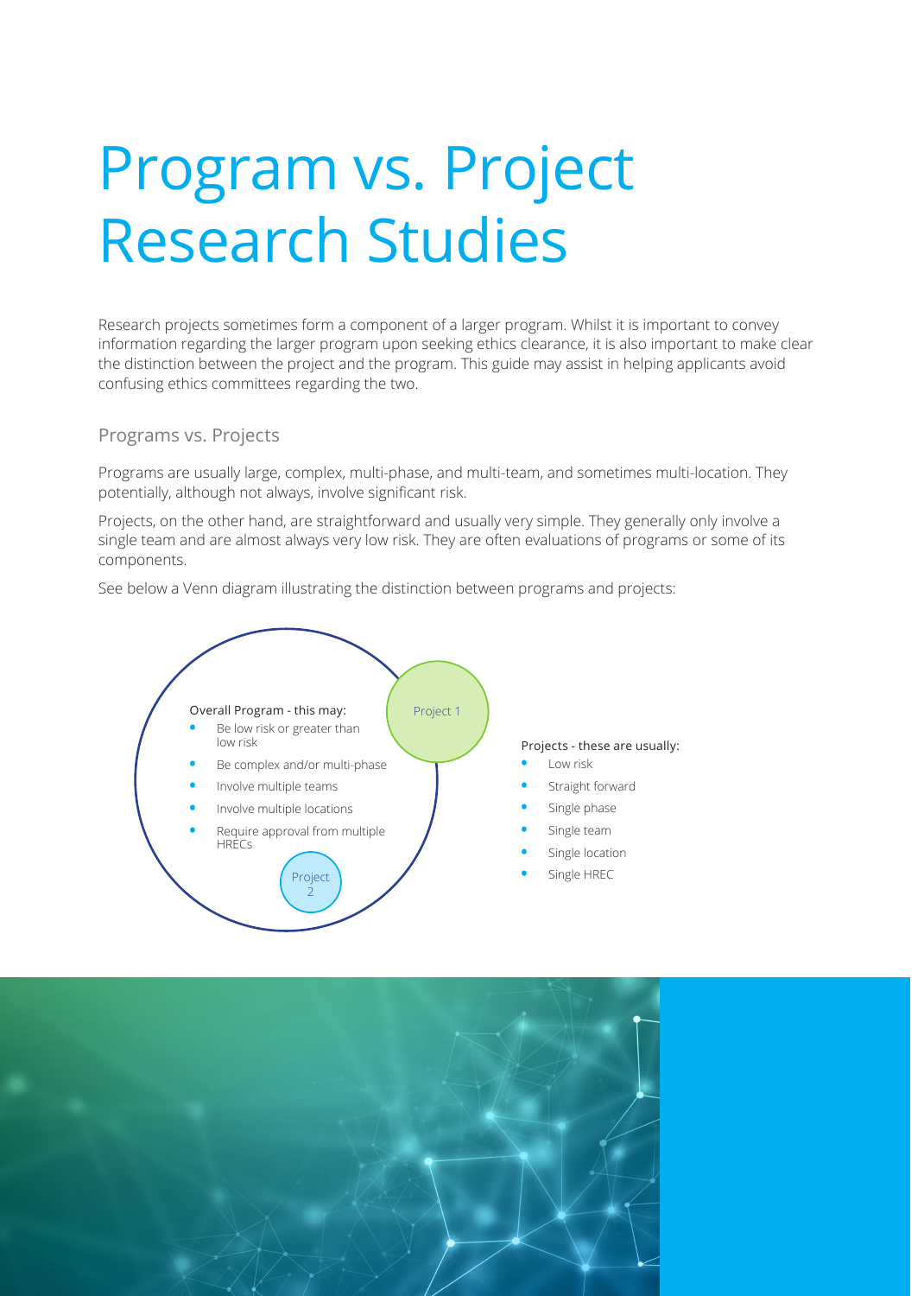### Ethics applications

Applicants must bear in mind that they are seeking ethics clearance for the specific *project* component of the program and therefore focus on the *project*, and *not* the program.

In completing the application, a brief introduction to the overall program is necessary in order to establish the context of the project (see *N.S*. 3.1.1).

This information should be entered in the response to D2 in the online form in ERM. Provide a description of the background and the potential significance of the research project, if appropriate provide a bibliography.

Please consider using a diagram in order to demonstrate how the project fits into the program.

Once the context of the project within the broader program has been established, a more detailed introduction to the project is necessary (see *N.S.* 3.1.1), which should be provided as a response to D3 in the online form in ERM. Clearly state the aims and/or hypotheses of the research project.

When completing the rest of the application, respond to the questions only as they relate to the *project*, and *not* the program as well.

This means:

- **•** Participants: only enter information regarding participants who will be involved in the project and only clarify their involvement in the project in the context of the entire program when absolutely necessary. Ensure, though, that information relating to participants involved in the program but not the project is not entered in the application in order to avoid confusing reviewers. (See questions A4 and E1 - E6 in the online form in ERM) - see *N.S.* 3.1.12 - 3.1.21 & 5.2.25
- **•** Data: only enter information regarding the data, and data management, as it relates to the project. (See questions E14 - E16 and sections F and G in the online form in ERM) - see *N.S.* 2.2.1 - 2.2.2; 2.2.5; 2.2.6 (f) & (g) & (k); 2.3.10; 3.1.40 - 3.1.62
- **•** Risks and Benefits: most importantly, only enter information regarding the risks and the benefits of the project, and *not* the program. The program overall could contain a high level of risk but the specific project less risk. Projects that form part of broader programs are often evaluations which means that only the additional risks cause by the project itself should be raised. These risks will most likely be related to privacy and confidentiality and publications. Only raise the benefits of the project and not the overall project - as per the risk, the benefits of the entire program may be substantial but the benefits of the project less so. (See questions E17 - E24; E26; F2 - F4; and G1 - G18 in the online form in ERM) see *N.S.* 1.6 - 1.9; 2.1.2 - 2.1.5; 3.1.1 (b) & (c)
- **•** Consent instruments: Ensure that the information on the consent instruments only relate to the participants, activities, and data associated with the project and make it clear that participants can choose not to participate in the project yet still participate in the overall program. (See questions E13; E21; E23; E27; E6; E35; G9 - G10; G11 - G18; Section K in the online form in ERM) - see *N.S.* 2.2.1 - 2.2.7; 2.2.9; 2.2.19; 3.1.23; 3.1.26

Other *program*-related information that may be relevant to the ethics application for the *project*:

- **•** Funding: the project may be funded under the broader program funding (See questions C7 C8 in the online form in ERM) - see *N.S.* 5.2.8
- **•** External Organisations: the application may necessitate the provision of information regarding any external organisations involved in the program (See question C6 in the online form in ERM) - see *N.S.*  5.2.7
- **•** Peer Review: The review of the project by the organisation that leads the program may constitute peer review (See question C3 in the online form in ERM) - see *N.S.* 1.2 & 3.1.1 (g)